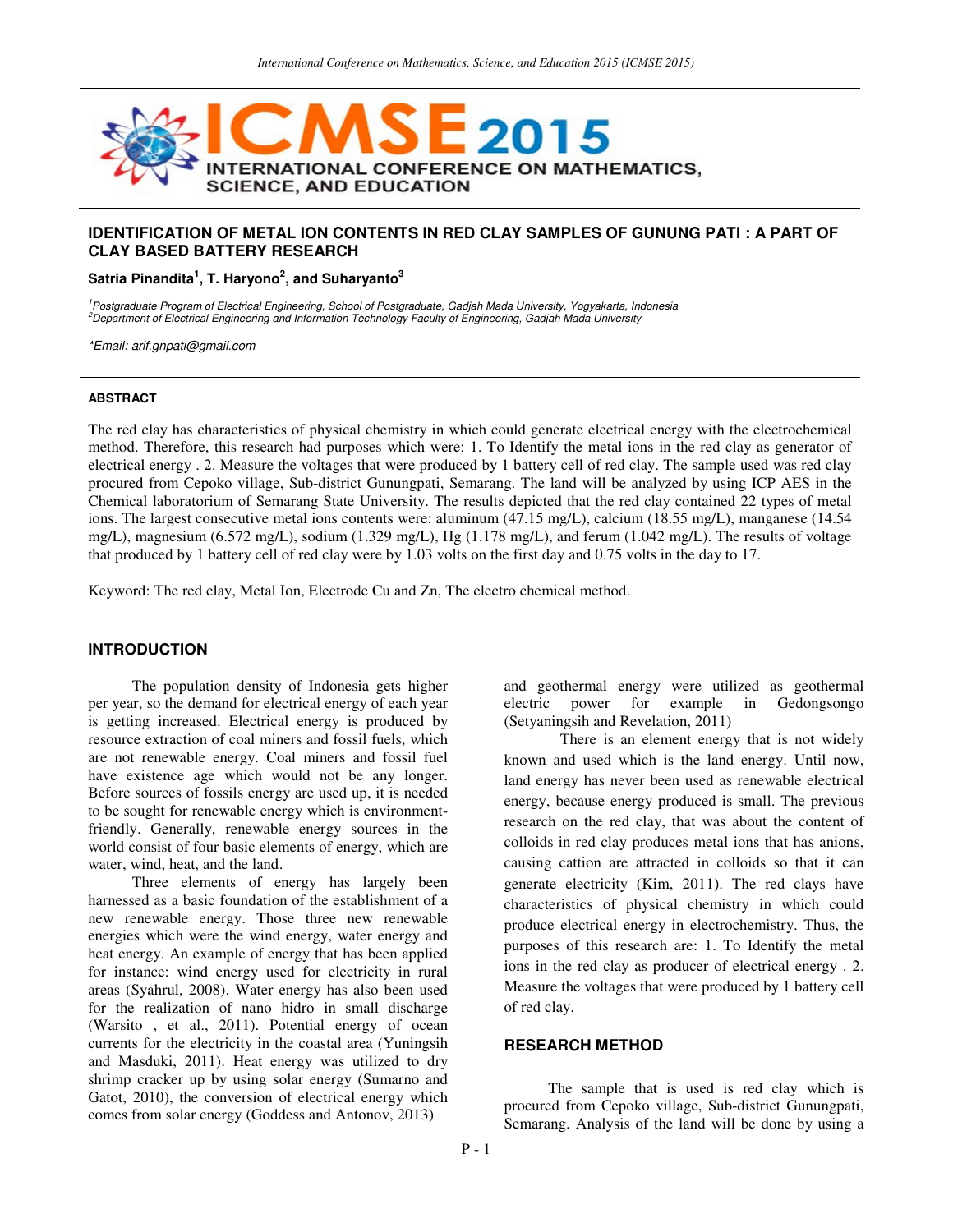tool ICP AES in Chemical laboratory of Semarang State University. Procedures of research were in the month, February-March 2015.

In this study, tools and materials that were used such as: samples of red clay, standard solution of Fe of 1000 ppm, HNO<sup>3</sup> concentrated, HCL concentrated, distilled water. The tools that were used are: spectrophotometer of Absorbed Atoms, Hot plate, oven Fisher, micro Pipette, Pyrex, Pipette volume of pyrex, Pyrex glasses, eye dropper, pulp and filter paper: whatman No. 42, funnels, Bottle of distilled water, Spatula, pH meters, the porcelain cup, Lamps cathode Fe, furnaces, gas Argon HP, gas  $N_2$  HP, HNO<sub>3</sub>, distilled water, ICP AES Plasma. A new system ICP-MS made by SCIEX - Perkin Elmer, is equipped with computer system PE 5000, using operating XENIX with software facilities for quantitative analysis: Quantitative Analysis, the Total quantitative, Isotopic Ratio, Isotope Dilution, and facilities of Graphic Software used for qualitative analysis. On testing/measuring the voltage of 1 battery cell of clay, required multitester voltage digital gauges, and materials needed are: plastic containers measuring 1cm in diameter, with a length of 10 cm, electrode Cu and electrode Zn.

The way to determine the metal ions in the samples of red clay was acquired by destroying or destructing the land at the first time. The usual procedure was known as wet digestion. It needed about 5 grams of sample to be weighed then it can be evaporated in the oven with the temperature 105-110°C for 45 minutes. After that, samples got ashing in an oven for 8 hours at high temperature of 450°C to sample dried up. Then it continued to the process of wet destruction by dissolving samples in 20 milliliters of mixed HNO3- H2SO4 (3:1) ) on the temperature 100°C for 10 minutes. After it was done, samples were cooled for 10 minutes and added 2 milliliters of H202 30% dropwise. The heating process was continued slowly at a temperature of 200°C until a clear solution resulted. Dry destruction carried out by cremating the sample at a temperature of 400°C for 3 hours. Ashes obtained dissolved in 20 milliliters of HNO3 concentrated. Dissolution process was accelerated by heating on the temperature of 200°C to obtain a clear solution. Analysis of the metal ion content of the soil was done by flame atomic absorption spectroscopy (AES) after the results of soil destruction was completely produce sample solution of red clay.

The working process of ICP tool as follows: the sample solution was sucked and fed through the capilarry tube to the Nebulizer. Nebulizer changed the sample solution to the form of aerosol which was then injected into the ICP. In the plasma temperatures (around 6000- 8000° C), samples will be atomized and excited. The excited atoms will return to its initial state (ground state) while emitting radiation. The radiation beam was dispersed by the optical components. The dispersed rays appeared sequentially at each wavelength elements and converted in the form of an electrical signal in proportion

to the amount of light emitted by the element concentrations. This electrical signal was then processed by a data processing system (Amini, 1997). Limitations of these measurements was shown with a detection limit value obtained (Nugroho, et al., 2005).

One battery cell of the red clay was produced by making a plastic container with a plastic straw which had a diameter of 1 cm were cut into 10 cm. On one side of plastic straws were given plastic glue and on the other side were given glue when completed given an electrode and soil. Hereinafter, copper plate and zinc plate were cut with the size of each width 0.5cm and length of 12 cm. The battery cell was given electrode of Cu as a positive pole and the electrode of Zn as a negative pole, then filled in the soil into a plastic container. To be noted was ensured when put it that the electrodes did not intersect with one another in order to avoid short circuit. Each of one battery cell was filled of 5 grams of dried red clay, and given distilled water as the electrolyte of 2.5 ml. The procedure was accomplished by injected into the battery cell, and then measured with a digital multitester, as well as its development was observed every day for 17 days.

## **RESULTS AND DISCUSSION**

ICP tool can detect 30 types of metals. there were 22 metal ions got involved in the content of metal ions in the red clay (Table 1). There were 8 metal ions that were not identified in the red clay which were lithium (Li), potassium (K), cesium (Cs), barium (Ba), zinc  $(Zn)$ , arsenic  $(As)$ , lead  $(Pb)$ , and titanium  $(Ti)$ . The highest metal ion content in a row on red clay as follows: aluminum (47.15 mg / L), calcium (18.55 mg / L), manganese  $(14.54 \text{ mg } I)$ , magnesium  $(6.572 \text{ mg } I)$ , sodium  $(1,329 \text{ mg } I)$ , Hg  $(1.178 \text{ mg } I)$ , and ferum (1.042 mg / L). The data of content analysis from metal ion measurement by ICP tool is shown in Table 1.

| Table 1. The content of metal ions contained in |
|-------------------------------------------------|
| the red clay.                                   |

| No | Metal                  | Content      | No | Metal          | Content  |
|----|------------------------|--------------|----|----------------|----------|
|    | Ion                    | (mg/L)       |    | Ion            | (mg/L)   |
| 1  | Li                     | 0            | 16 | Bi             | 0,013    |
| 2  | Na                     | 1,329        | 17 | C <sub>d</sub> | 0,009    |
| 3  | K                      | 0            | 18 | Co             | 0,241    |
| 4  | Rb                     | 0,607        | 19 | $_{\rm Cr}$    | 0,026    |
| 5  | $\mathbf{C}\mathbf{s}$ | 0            | 20 | Fe             | 1,042    |
| 6  | Be                     | 0,016        | 21 | Ga             | 0,039    |
| 7  | Mg                     | 6,572        | 22 | Hg             | 1,178    |
| 8  | Ca                     | 18,55        | 23 | In             | 0,755    |
| 9  | Sr                     | 0.243        | 24 | Mn             | 14,54    |
| 10 | Ba                     | 0            | 25 | Ni             | 0,02     |
| 11 | Al                     | 47,15        | 26 | Pb             | 0        |
| 12 | Cu                     | 0.113        | 27 | <b>Se</b>      | 0,288    |
| 13 | Zn                     | $\mathbf{0}$ | 28 | Ti             | $\bf{0}$ |
| 14 | Ag                     | 0,019        | 29 | U              | 0,398    |
| 15 | As                     | 0            | 30 | v              | 0,012    |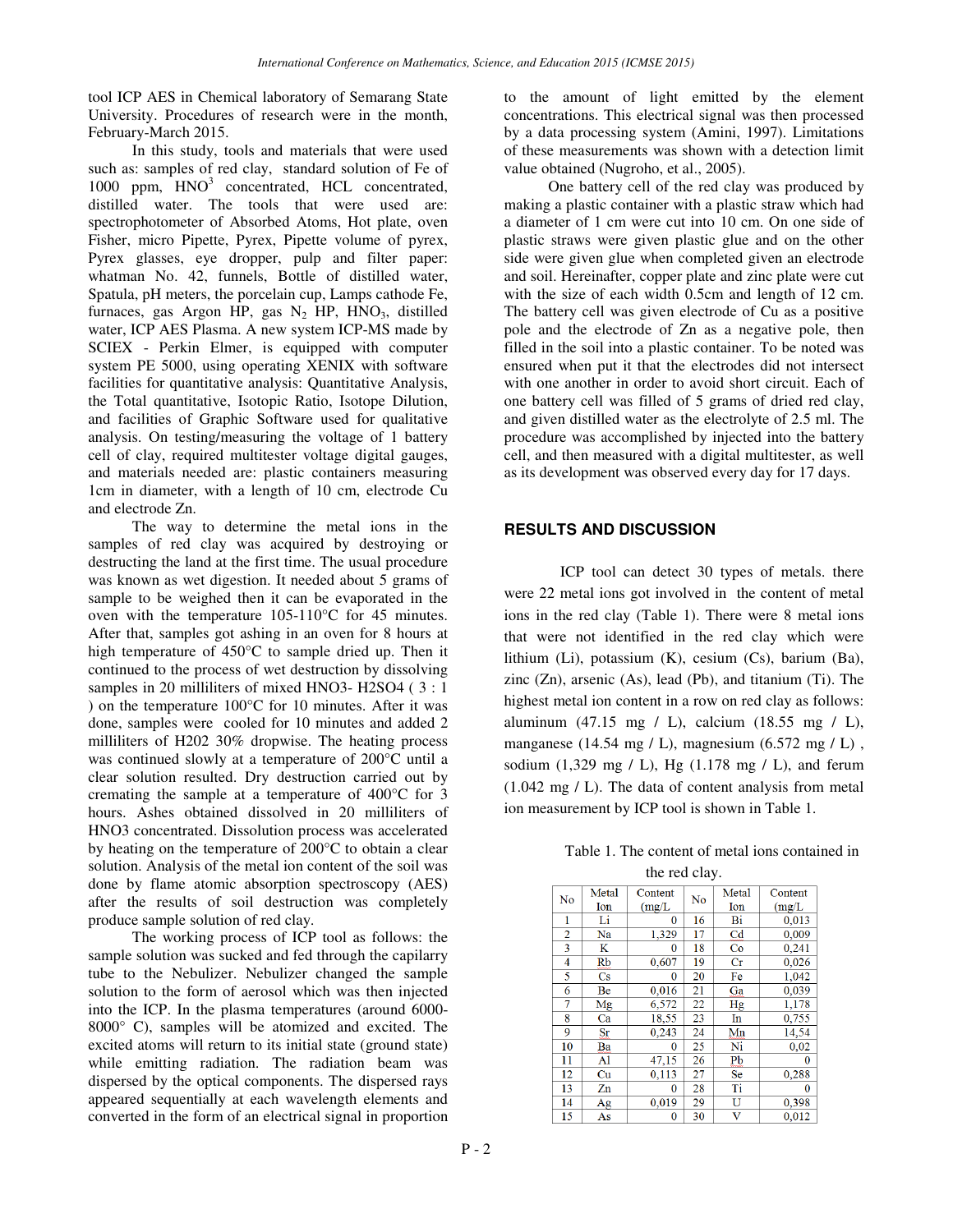Inductively Coupled Plasma - Atomic Emission Spectrometer (ICP AES) Plasma 40 was a tool for analyzing metal elements in a material. The material which will be analyzed must be tangible homogeneous solution. There were about 30 elements can be analyzed using this tool. The advantages of this tool was very selective and can be used to measure multiple elements at once in sequence in each measurement (Nugroho, 2007). The general principle in this measurement was to measure the intensity of the energy / radiation emitted by elements that are changing the energy levels of atomic excitation or ionization (Phillips, 1989).

The result of mineral measurements in the red clay was shown that it was composed by such kinds of cations, those are Al  $3+ = 47.15$  mg / L, Mg  $2+ = 6.572$ mg / L, Fe = 1.042 mg / L, and Ca2 + = 18.55 mg / L (Table 1). This red clay minerals that can be substituted by isomorphous can produce electricity because the claycontaining colloidal particles which are very fine generally negatively charged. The mineral metal ion of this clay consisted of cations composition of Al 3+, Mg 2+, Fe 2+, Fe 3+, and Ca2 + are also contained in the clay by (Sugahara, 1988) and (Kim, 2011).

On the red clay soil as the ICP analysis results was containing metal ions which have electrical conductivity, namely Fe  $(1.042 \text{ mg } I)$  and Mn  $(14.54 \text{ m})$ mg / L) (Table 1), in the soil. Research by (Sujuan, et al. 2014) said that the metal ions in soil have electrical conductivity in metals Fe and Mn.

Fe 2+ ion of 1,042 mg / L had low ionic conductivity caused a decrease in electrical conductivity in the soil. This means that if the content of Fe 2+ ions was low, then it will affect the electricity generated to be low. The Fe content of metal ions was including the largest value from the other metal ions which are Al, Ca, Mn, Mg, Na, and Hg (Table 1). Then the ionic conductivity in the red clay was not so low that can generate electricity. The research by (Dong et al, 2014) also assumed that if the Fe 2+ ions affect the ionic conductivity that can cause a decrease in the electrical conductivity of the soil, so that the electricity generated was low.

According to information from various references (Sugahara, 1988), (Kim, 2011), (Sujuan, et al. 2014), (Dong, et al. 2014), (Mendez, et al., 2011) stated that the metal ions which play a role in generating electricity on land, namely: Al, Mg, Fe, Ca, Mn, Na, Hg, Ni, K, and Pb. Eight of the 10 metal ions were mentioned in the references contained in the red clay which has been investigated. There were two metal ions that were not contained in the red clay that were K and Pb. Therefore, the metal ion content in the content of red clay that can generate electricity were Al, Mg, Fe, Ca, Mn, Na, Hg, and Ni.

The result of the experiments came from 1 battery cell of red clay, obtained large voltage tended to decrease. The following measurement data from 1 battery cell of red clay without any burden, the result of measurement voltage was measured for 17 days, can survive with a large voltage which was generated was shown in Graph 1.





In the first day, it generated electricity of 1.03 volts. It didn't happen in the second day decreased by 0.044 volts (0.99 V). The third day was the same in voltage 0,99V until the sixth day the range of 0.95 V, up and down just a difference of 0.01 V. Then decreased on day 7 of 0.07 V to 0.88 V ie up to day 10 by 0.82 V. It decreased by 0.79 V in day eleven. However, on day 12 increased by  $0.16$  V is  $0.95$  V. In day 13 decreased again by  $0.12$  V is 0.83 V . The graph tended increasingly lowering at day 14 of 0.67 V, and rose again on day 15 of 0.09 V is 0.76 V. However, it declined 0.02 V is 0,74V in day-16, then the voltage ie an increase of 0.01 V to 0.75 V. This means proved that the red clay can produce electricity. Mains voltage on red clay has decreased due to one battery cell reaction occurs that shows loss of electrons or electron reaction showed gains.

Oxydaton *Zn* (*s*): 
$$
Zn^{2+}
$$
 (*aq*) + 2 *e*-  
Reduction  $Cu^{2+}$ :  $Cu^{2+}$  (*aq*) + 2 *e*- *x*  $Cu$  (*s*)

The chemical reaction that occurred in these lands battery cells occurred spontaneously generate voltage DC power.

#### **CONCLUSION**

Based on the analysis results of ICP, there were 22 types of metal ions as the content of metal ions in the red clay. Metal Ions that can produce power those were Al, Mg, Fe, Ca, Mn, Na, Hg, and Ni. The measures of voltage that produced by 1 battery cell of red clay were by 1.03 volts on the first day and 0.75 volts in the day to 17.

### **REFERENCES**

Amini, S. 1997. Spektometri Emisi, Pelatihan dan Keahlian Analisa Kimia Bahan Nuklir Secara Spektometri. *Pusdiklat BATAN*, page: 295-302.